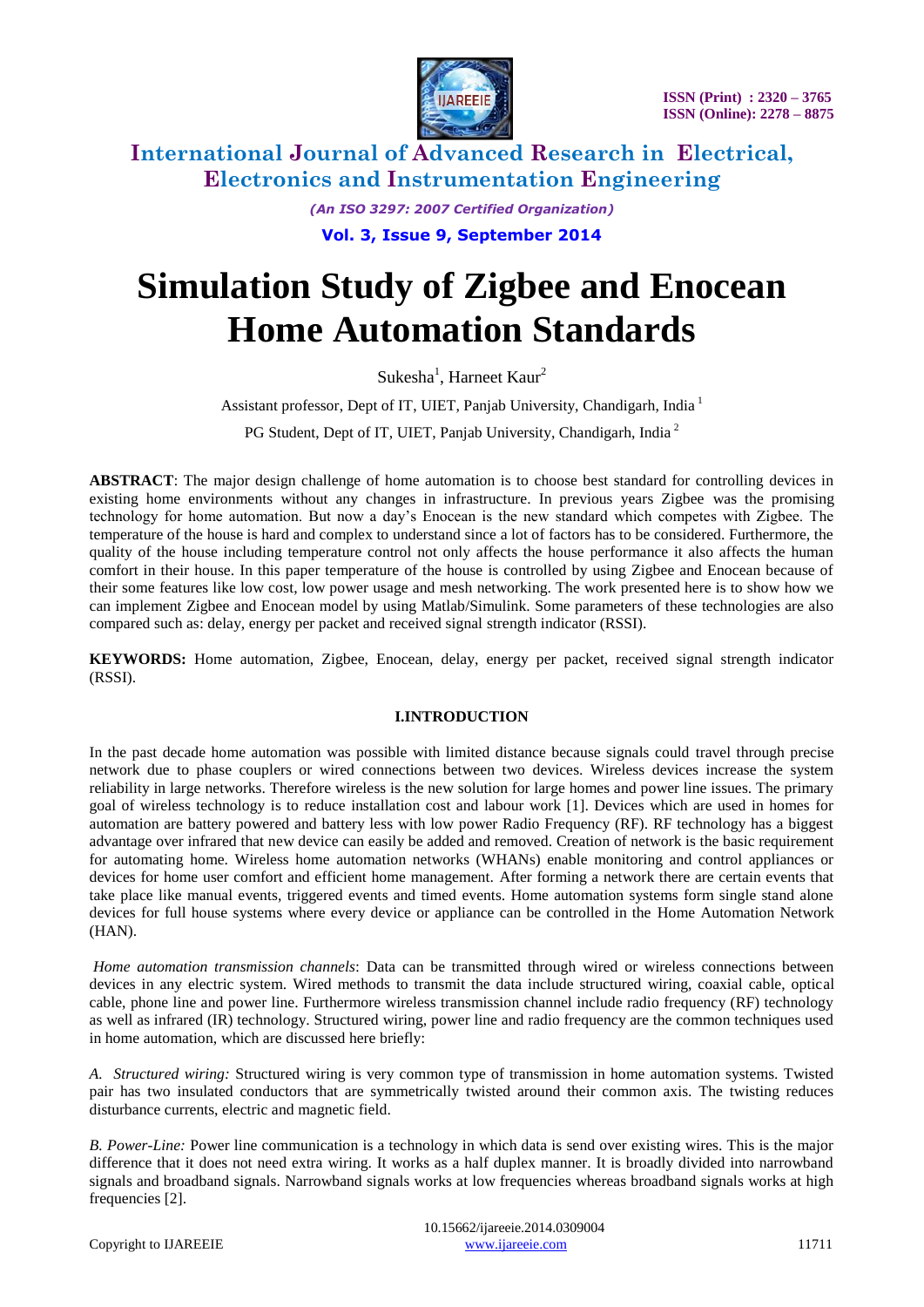

*(An ISO 3297: 2007 Certified Organization)*

### **Vol. 3, Issue 9, September 2014**

C. *Radio Frequency (RF):* Wireless Radio Frequency channel data is sent wirelessly without cables in home automation systems. Drawback of Infrared is that data should be sent in line of sight (LOS) and up to short distance. Which is overcome by RF technology. RF signals attenuate quickly and only pass through one or two walls in a house.

 Home automation is the residential extension of building automation in all the devices are linked together and these devices are monitored or controlled through intelligent network over a medium such as coaxial cable, power line, radio frequency or by a spread spectrum technology by a coordinator or computer. Home automation also refers to the use of computer or information technology to control home appliances.

#### *Types of home automation*

*A. Energy management and climate control system:* Unnecessary wastage of energy can be avoided through energy management system. In which energy is controlled by several types of sensors that monitor parameters such as temperature, humidity, light, and presence. For example when sunlight enters the room through windows or doors then electrical lightning can be dimmed or turned off by collecting a command from photo sensors. Energy can also be conserved through climate control system by reducing the demands of heating or cooling that also increase comfort [3- 4].

*B. Lightning, windows and appliance control system:* Lights of home can be controlled in many different ways like can be controlled by a single switch which reduces the wire connections or can be controlled by obtaining a command from remote controller. Furthermore they automatically turned on through sensors when they detect the presence of person in a room.

*C. Healthcare systems and home monitoring:* The symptoms of disable person include chronic disease like cancer, diabetes, mental impairment, birth defects, malnutrition and HIV/AIDS. It is not possible to take care of all these patients in hospital or nursing homes for uncertain period of time. Its solution is to provide healthcare services or assistive services at their own homes. Home automation plays a vital role for elderly and disabled person, who remain at home by wearable sensors that can periodically reports the several body parameters such as temperature, blood pressure, and insulin [5].

*D. Security and access control systems:* Security and safety can be provided by several sensors like smoke sensors, glass break sensors (can be distributed inside or outside of house) and motion sensors. These sensors when detect risk situations and trigger an appropriate action. For example smoke sensor may turn the fire alarm on. Similar detection system can also be used to detect rain and water level to prevent floods or other disasters. Security can also be provided by access control systems in which person's identity such as facial recognition, finger prints or any password can be checked before providing entry to a room.

*E. Audio visual and entertainment systems:* In smart homes audios and videos can be controlled. Whenever any visitor enters the house then one can turn on T V or turn on stereo and voice can be recognized.

#### **II. IMPLEMENTATION OF WIRELESS STANDARDS IN MATLAB/SIMULINK**

#### A. Zigbee

The new short range, low power, low rate wireless networking protocol, Zigbee, complements the high data rate technologies such as WLAN and open the door for many new applications. This standard operates at three bands, the 2.4 GHz band with a maximum rate of 250kbps, the 915 MHz band with a data rate of 40 kbps, and the 868 MHz band with a data rate of 20 kbps [1,6-7]. Zigbee capable sensors can be used in turning On/Off the AC if the temperature exceeded a certain value, turning On/Off the lights and locking doors. In the military field, sensors running Zigbee can be used to observe and track the movement of the enemy. Zigbee protocol stack composed of four main layers: Physical layer, Medium access control (MAC) layer, Network layer and application layer.

#### B. Enocean

The Enocean technology is an energy harvesting wireless technology used primarily in building automation systems. This is also applied to other applications in industry, transportation and smart homes. Enocean standard operates with ultra low power consumption and enables wireless communications between battery less wireless sensors, switches,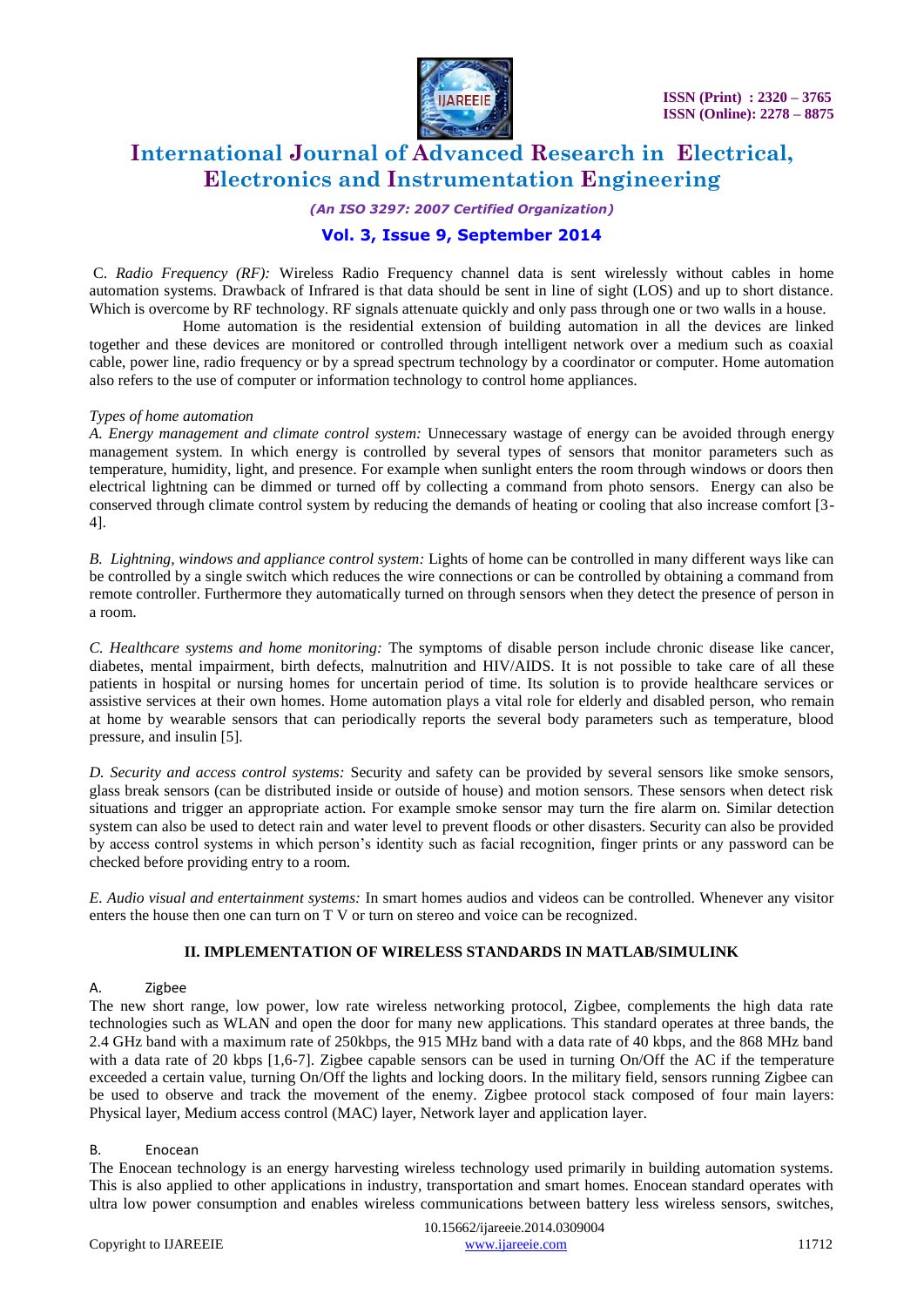

*(An ISO 3297: 2007 Certified Organization)*

### **Vol. 3, Issue 9, September 2014**

controllers and gateways. In March 2012, the Enocean wireless standard was ratified as the international standard ISO/IEC 14543-3-10. Enocean protocol stack composed of four main layers: physical layer, data link layer and network layer. On physical layer secured data is transmitted by using ASK on either 315MHz or 868mMHz with data rate 125kb/s. The main goal of Enocean is energy harvesting with extremely ultra-low power consumption. The main advantage of this standard it is easy to install no wires are required and time is saved [8-10].

#### C. Implementation of Zigbee Model

Zigbee is a light weight IEEE 802.15.4 standard based technology for low data rate, low power consumption, reliability, and short range applications. The Implementation was built in Matlab/Simulink using fundamental components in Simulink to demonstrate how reliably complex modulation schemes can be built, cost effectively and efficiently. The design of Zigbee model for both transmitter and receiver using OQPSK modulation scheme is shown in Fig.1 given below.



Fig.1 Block diagram for Zigbee [11]

This model includes the following major building blocks: a transmitter which uses OQPSK modulator, a receiver which uses OQPSK demodulator, and an Additive White Gaussian Noise (AWGN) channel. For the 2.4 GHZ model, a random integer generator block generates a number randomly between 1 and 16. Then, this integer is taken as input to the transmitter, which transmits it into32 bits. The 32-bit-stream is taken as an input to the OQPSK modulation block. After modulation, noise is added to the modulated stream using the AWGN block. The latter is then passed through the OQPSK demodulation block before being received. The BER of the received data is calculated as follow: The received 32 bits are sent to the demodulator which converts them back to an integer. Then, the integer-to-bit converter converts the received integer to a 4-bit-stream.Finally, the 4-bit-stream is compared with the original one and the BER is calculated.

*Transmitter:* On the transmitter, spreading is done using a PN sequence then the spreading bits are modulated using OQPSK modulation. Step by Step the Functions of Zigbee transmitter are given below

*a. Generating binary data stream*: By using Random integer generator block in the communication toolbox. We can generate binary data stream of 250kb/s. In a real time scenario, this data stream is supplied by application that will generate information to be transmitted.

a. *Generating PN sequence:* 32 bit PN sequence of 2Mbps data rate is generated using PN sequence generator block in communication tool box. 32 bit Pseudo Noise code is achieved by adjusting the parameters like generator polynomial, initial states, sample time and output data type, we can achieve

b. *Generating DSSS signal:* After generating the input bit stream and PN sequence, the generated code is multiplied to get direct spread spectrum signal (DSSS).

*Receiver:* On the receiver side, OQPSK is done and then the spreaded bits are despreaded using PN chip sequence. Step by step the functions of Zigbee receiver are given below: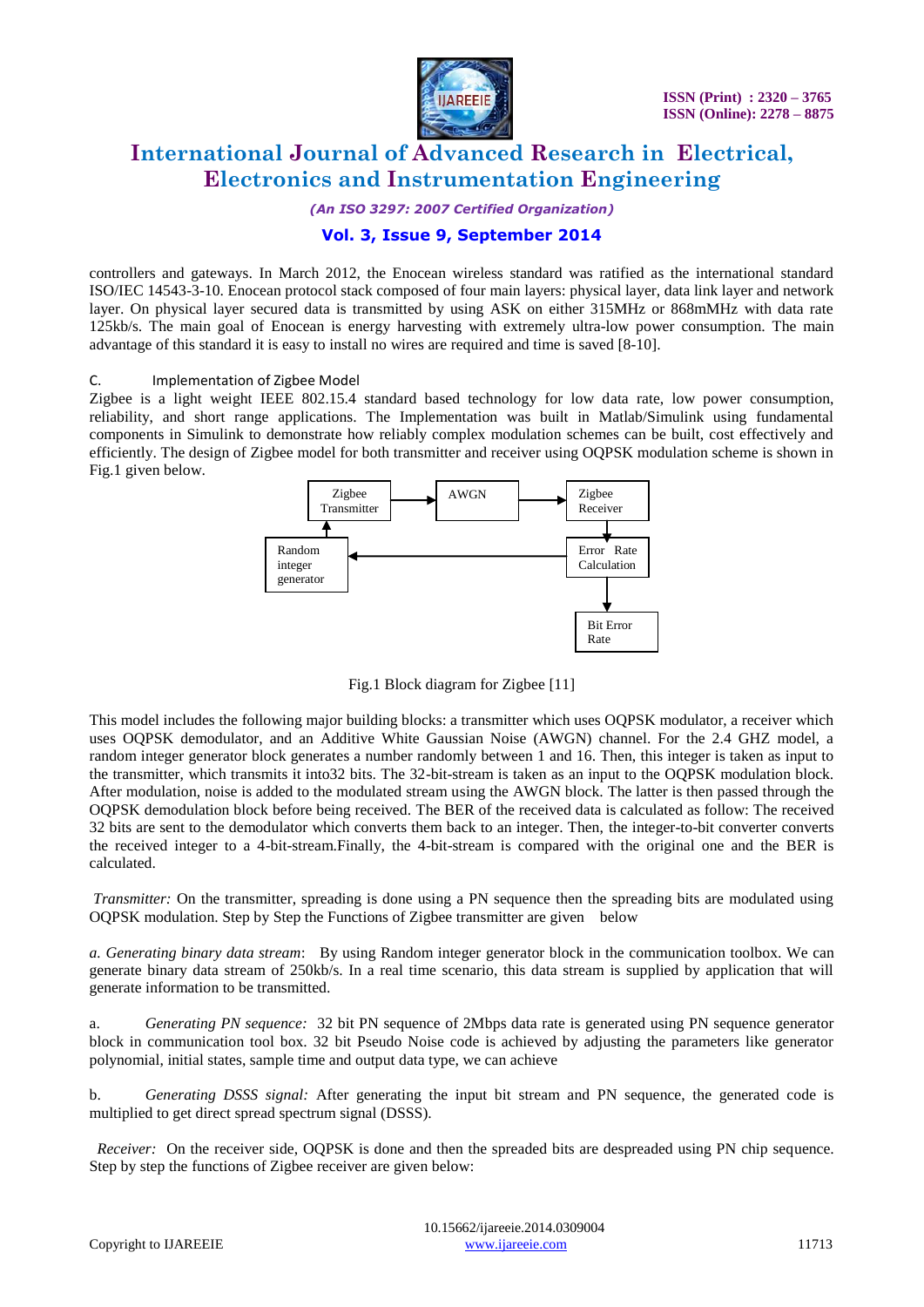

*(An ISO 3297: 2007 Certified Organization)*

### **Vol. 3, Issue 9, September 2014**

a. The transmitted signal is passed through a AWGN channel. The noisy version of the transmitted signal at the input if receiver is received

b. Delay of one bit period is introduced in the transmitter at quadrature side and then same amount of delay is produced on the receiver side.

D. Implementation of Enocean model

Enocean model is implemented in the Matlab/Simulink like Zigbee. Enocean devices usually repeat messages several times in sub telegrams with a random back-off to reduce transmission and collision errors. Model of Enocean is shown in Fig.2



Fig. 2 Block diagram for Enocean standard

For Enocean same model is created as Zigbee. In this Model the input stream is having the data rate of 125 kb/s. First two subsystems are taken in which Enocean transmitter and receiver are created. Transmitter receives the input from random integer generator block which is present in the communication toolbox then passes this information to the Enocean receiver to control the temperature of the house. In this model AWGN is not used because here noise is internally removed before passing it to the receiver. Here One box is used i.e. bit error rate to count the number of errors in transmitted and received bits.

#### **III. IMPLEMENTATION OF BASIC MODEL FOR HOUSE**

In Fig. 3 there is one house that containing five rooms including kitchen bathroom and one hallway. In this house only one temperature sensor is used to control the temperature of the whole house rather than single room. First, the temperature of the house is detected by the sensor then input from the house is given to the controller as a heat to control the temperature. There are two switches temperature switch and manual switch. . In temperature switch there are two strokes on and off whereas manual switch is optional. Controller receives the input from sensor which is controlled by the Zigbee standard and Enocean standard in separate models. Sensor only receives the input from the house whereas controller plays the role of both controlling and receiving. It controls the input received from the sensor. It also receives the input from each room of the house and then controls it. In control part when sensors detect that the temperature of the house is higher than the threshold value which sets for the temperature of the house then AC automatically turns ON. Similarly when the temperature of the house is lower than the threshold value then it automatically turns OFF. Output received from the control part is given to the GOTO command. This is used to transfer the execution from one place to another place. Bus selector is used to receive the output from the house and to produce it in the form of graphs.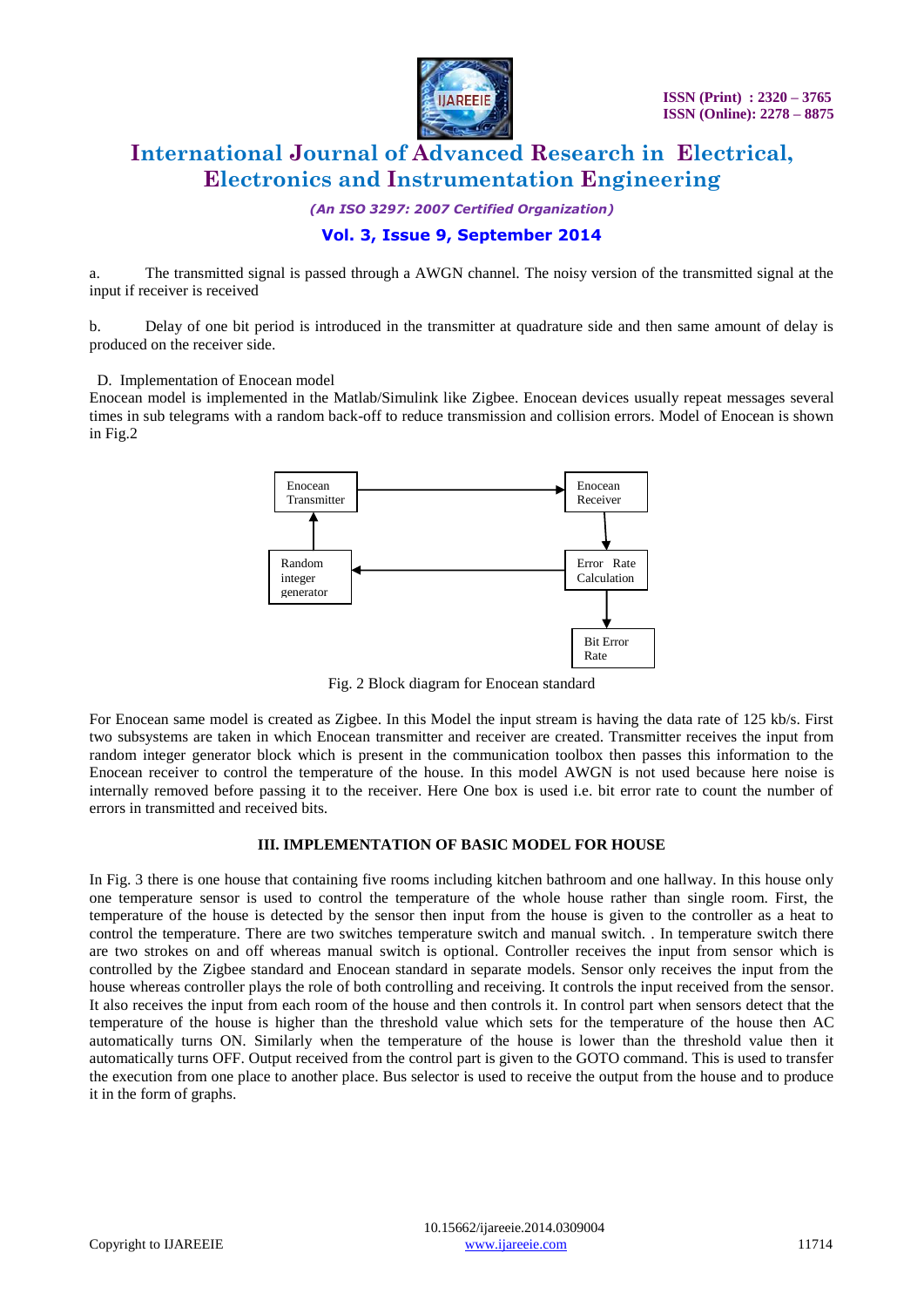

*(An ISO 3297: 2007 Certified Organization)*

**Vol. 3, Issue 9, September 2014**



Fig. 3 Model for house in Matlab/Simulink

#### **IV SIMULATION RESULTS AND ANALYSIS**

This section discusses the results for Zigbee and Enocean by controlling the temperature of the house. For this purpose Zigbee and Enocean models are created in Matlab/Simulink software for wireless communication between devices. Further the basic model for house is created in Matlab/Simulink software in which these two technologies are embedded in house. Zigbee and Enocean are used to control the temperature of the house. Performance of these standards is compared by taking several parameters such as energy per packet, delay, and received signal strength indicator (RSSI). The performance of home automation wireless standards is checked according to different parameters. The results of the simulation study are plotted as graphs and conclusions are drawn on the basis of these graphs. For this following parameters are considered:

• **Delay:** Time taken for a data packet to reach its destination node. It also includes the delay caused by route discovery process and queue in data packet transmission. From theoretical point of view the transmission delay can be written as [12]

$$
D = \frac{L}{Rb} + T_{Prop} + T_{Proc} \tag{1}
$$

Where,  $T_{\text{prop}}$  is the Propagation delay,  $T_{\text{proc}}$  is the Processing Delay, L is the packet Length ,  $R_b$  is the transmission data rate

• **Energy per packet:** In general energy is consumed when packets are sent to nodes It is defined as transmission energy par packet needed to transmit a single packet via wireless link. (2)

 $Energy_{Packet}$  =  $P_S$ . T<sub>S</sub>

Where, Ps is the transmission power, Ts is the transmission time

• **Received signal strength (RSSI):** RSSI is a measure of how strong the most recent signal was when it reached its destination. Signal strength is also affected by the distance between the devices and any other objects that are directly placed between them [13].

 $10 * log P_r = 10 * log P_S - 10 n * log d$  (3)  ${}^{4}P_{r}$  is the received power,  ${}^{4}P_{s}$  is the transmitted power, 'n' is the signal propagation and 'd' is the distance between sender & receiver.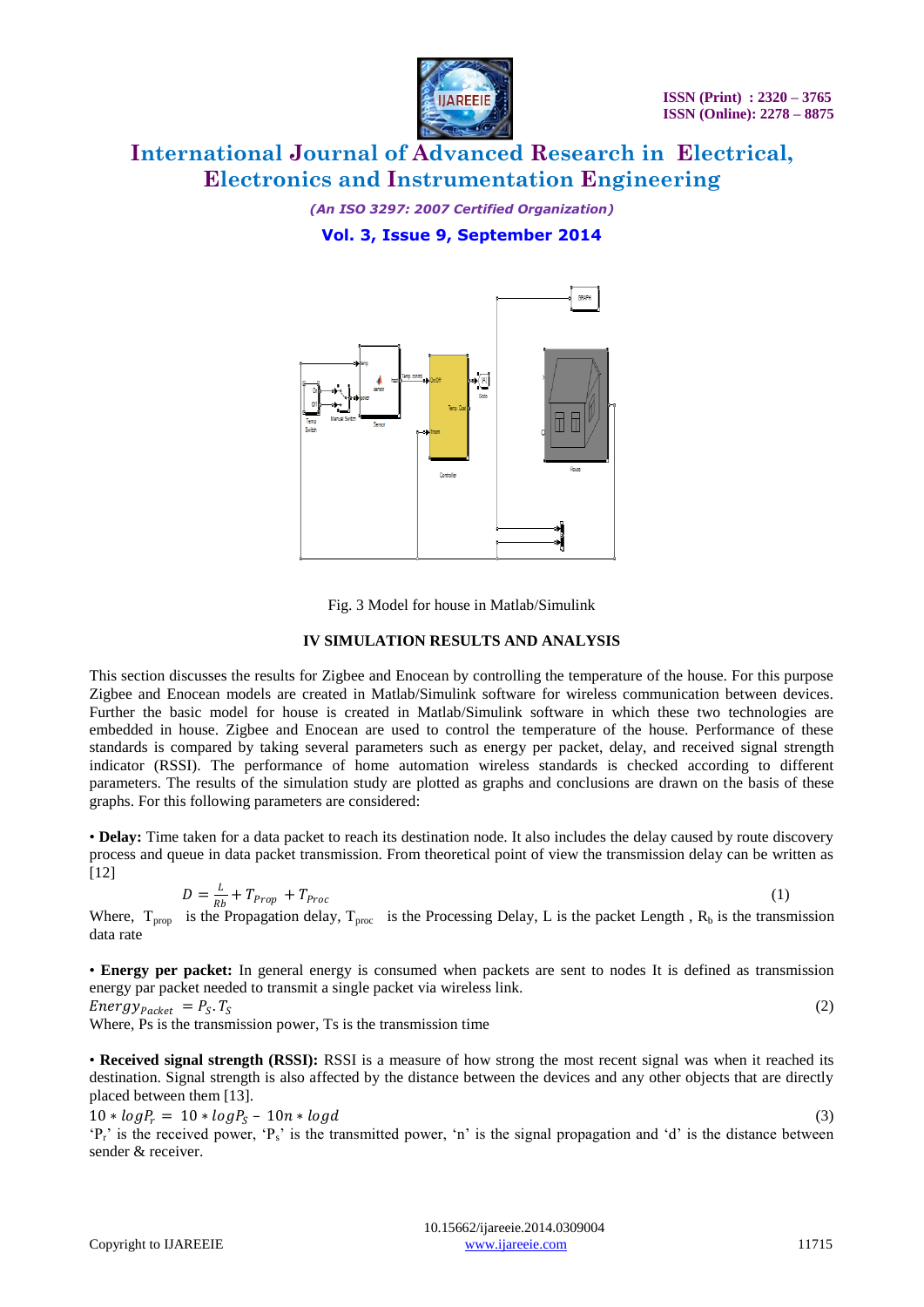![](_page_5_Picture_0.jpeg)

*(An ISO 3297: 2007 Certified Organization)*

### **Vol. 3, Issue 9, September 2014**

**Delay** Fig. 4 shows the delay per packet length. Delay is calculated with respect to packet length. The analysis shows that delay increases as the packet length is increased. Delay in Enocean standard is less as compared to Zigbee standard.

![](_page_5_Figure_6.jpeg)

In Fig. 4 Enocean delay is less as compared to Zigbee. As we know delay is dependent upon propagation delay and processing time according to equation 1. Processing time for Enocean is small as compared to Zigbee because Enocean transmission/ACK cycle is very small as compared to Zigbee. Therefore propagation delay also increases. Which is defined as total time taken after full message has been sent from sender until it has reached the receiving node. The

| Packet length(bytes) | (Zigbee) Delay (msec) | (Enocean) Delay (msec) |
|----------------------|-----------------------|------------------------|
| 20                   | 1.0                   |                        |
| 40                   |                       |                        |
| 60                   | .97                   | . .69                  |
| 80                   |                       |                        |

| Table 1 Value of delay versus packet length |  |  |  |  |  |  |
|---------------------------------------------|--|--|--|--|--|--|
|---------------------------------------------|--|--|--|--|--|--|

It is clear from the Table 1 that delay is gradually increases for both standards like at 20 packets delay is minimum i.e. 1.6 for both standards whereas at 80 packets delay is maximum i.e. 2.7 for Zigbee and 1.7 for Enocean. Another reason for increase in delay is collisions. In Zigbee there are more collisions due to high frequency.

**Energy per packet** Fig. 5 shows the comparison of Energy per packet with respect to links between different rooms. There are five rooms in which F1 and F2 represents the link between first and second room, F2 and F3 represents the link between second and third room and so on. F6 link represents the hallway in which there are more walls and furniture. This graph shows that Enocean consumes less energy as compared to Zigbee.

values to support the result are shown in table 1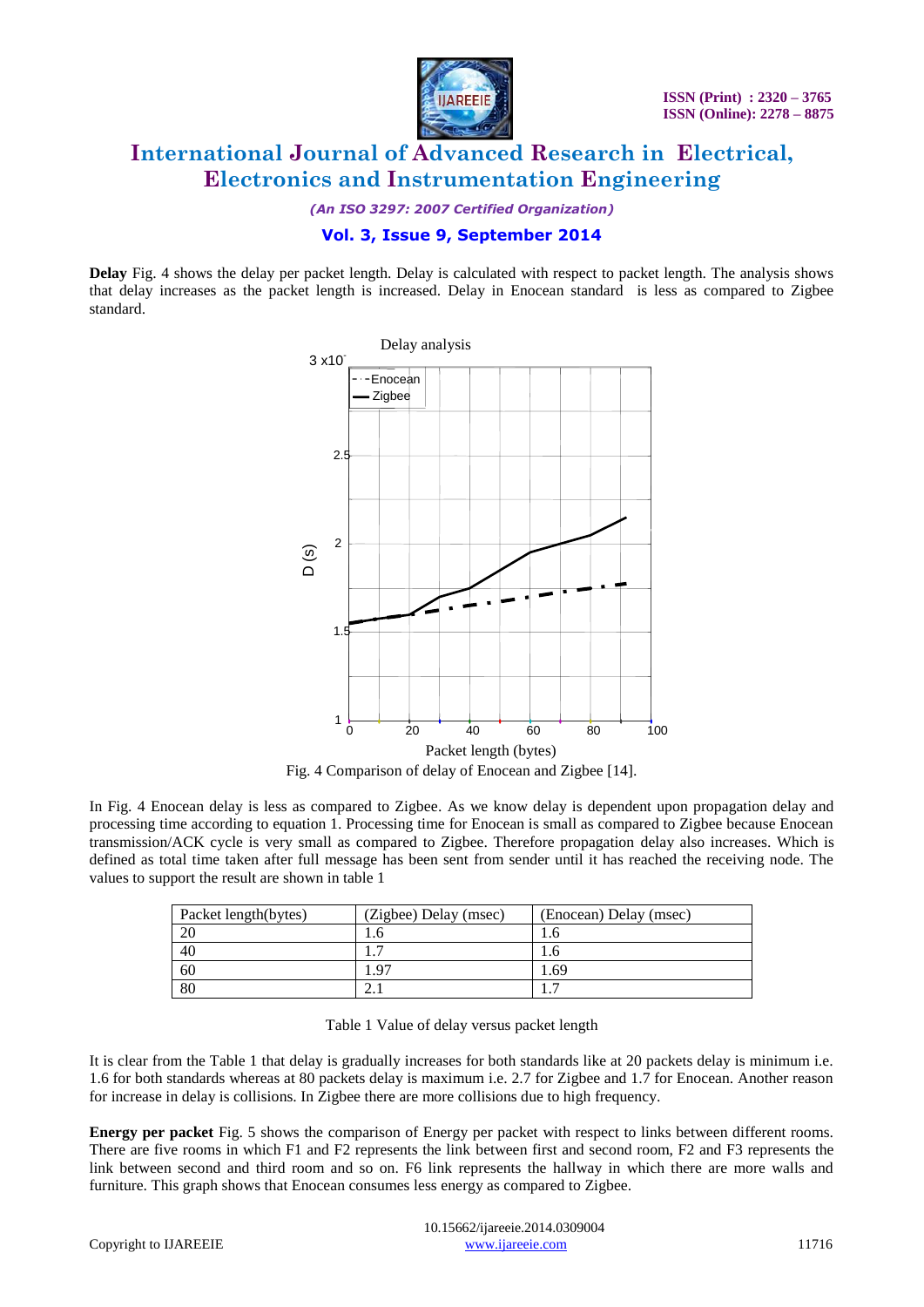![](_page_6_Picture_1.jpeg)

#### *(An ISO 3297: 2007 Certified Organization)*

### **Vol. 3, Issue 9, September 2014**

![](_page_6_Figure_5.jpeg)

Fig. 5 Comparison of energy per packet for Enocean and Zigbee [1].

From this graph we see that Enocean consumes less energy as compared to Zigbee because according to equation 3 energy per packet depends upon the transmission time and transmission power. Enocean technology is capable of using less power than Zigbee. Data packets are relatively small (a typical data packet is 4 bytes)and it is transmitted at much lower frequency (315 MHz or 868 MHz) than Zigbee. Another reason is that Zigbee radio takes 15~30 milliseconds to complete a transmission/ACK cycle whereas Enocean takes ~ milliseconds by which collision probability increases. Another reason is that due to high frequency there are more collisions by which delay increases. Therefore Zigbee consumes more energy to transmit data from sender to receiver. Further this comparison is clear by the table 2 in which values are given for energy at each link.

| link           | $\frac{(Zigbee)$ Energy (µj)<br>$10^{-1.9}$ | (Enocean) Energy (μj) |
|----------------|---------------------------------------------|-----------------------|
| F <sub>1</sub> |                                             | $10^{-2}$             |
| F2             | $10^{-1.8}$                                 | $10^{-1.9}$           |
| F <sub>3</sub> | $10^{-1}$                                   | $10^{-1.5}$           |
| F <sub>4</sub> | $10^{-0.5}$                                 | $10^{-1.4}$           |
| F <sub>5</sub> | $10^{-0.6}$                                 | $10^{-1.45}$          |
|                | $10^{-0.5}$                                 | 1 $0^{-0.4}$          |

Table 2 Value of energy per packet versus links

Table 2 shows that less energy is consumed at F1 link for both standards because here number of walls are less whereas at F6 more energy is consumed because here number of walls are more as compared to other rooms and more furniture is placed

#### **Received Signal Strength Indicator (RSSI):**

Fig. 6 shows the comparison of RSSI value of Enocean and Zigbee and distance between different rooms [2]. Results show that Enocean has better RSSI value as compared to Zigbee. Fig. 6 shows that Enocean value is less negative than Zigbee so it's better as compared to Zigbee. As we know construction materials and obstructions have a significant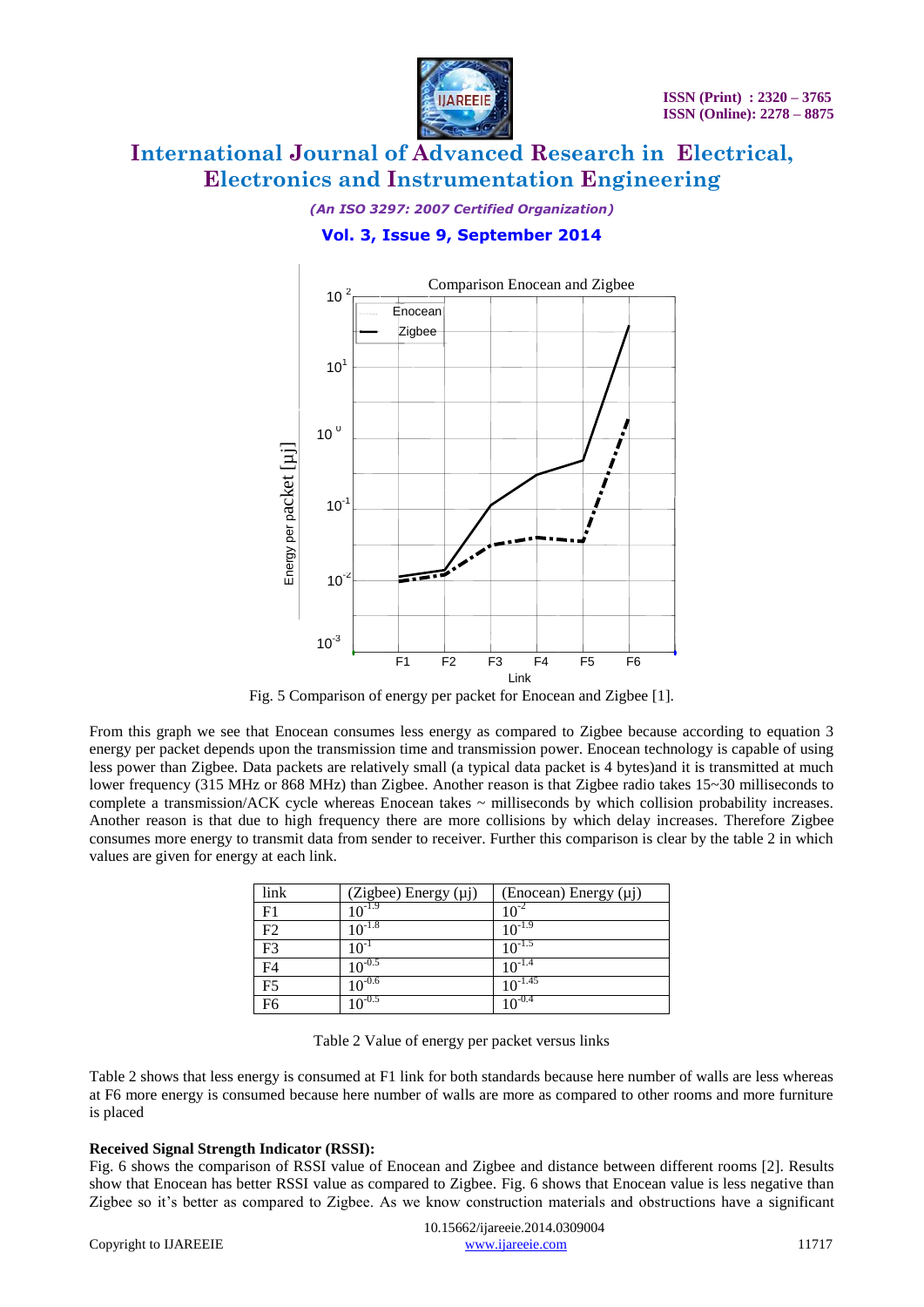![](_page_7_Picture_0.jpeg)

*(An ISO 3297: 2007 Certified Organization)*

### **Vol. 3, Issue 9, September 2014**

effect on the reliability and strength of a wireless link. RSSI depends upon the strength of wireless link. Weaker signals have less received signal strength on receiver side. Received signal strength is also dependent upon the penetration power. Like for plaster walls/drywalls Enocean typically ranges 30 m through 5 walls whereas for brick walls its range is 20m through 3 walls. This comparison can easily be understood by the table 3 in which values are given for RSSI w.r.t. distance.

![](_page_7_Figure_6.jpeg)

RSSI as a function of the distance between nodes

| Packet length(bytes) | (Zigbee) RSSI (dbw) | (Enocean) RSSI (dbw) |
|----------------------|---------------------|----------------------|
| 20                   | -61                 | -55                  |
| 40                   | -76                 |                      |
| 60                   | -75                 | -48                  |
| 80                   | -78                 | -50                  |

Table 3 Value of RSSI versus Distance.

#### **VI. CONCLUSION**

Wireless technologies have become very popular in both home and commercial network applications. The use of wireless technologies offers distinctive advantage in the field of home and building automation (HBA). Installations costs are significantly reduced since wiring is not required. So, Wireless is the best solution to control homes automatically. For this reason two wireless standards Zigbee and Enocean are choose to control the temperature of the house. For which first the model of Zigbee and Enocean in Matlab/Simulink is being created. Then these two models are embedded in house to control the temperature of house through temperature sensor which is controlled by the Zigbee and Enocean standard separately. Zigbee is a Light weight IEEE 802.15.4 standard based technology for low power consumption. Whereas Enocean is recently published as a IEC standard which operates with ultra low power. To investigate the performance of these standards three parameters are considered i.e. delay, energy per packet, and received signal strength (RSSI). Results show that, Enocean delay is less as compared to Zigbee. Average end to end delay is dependent upon propagation delay which is also dependent upon propagation speed. Therefore Enocean delay